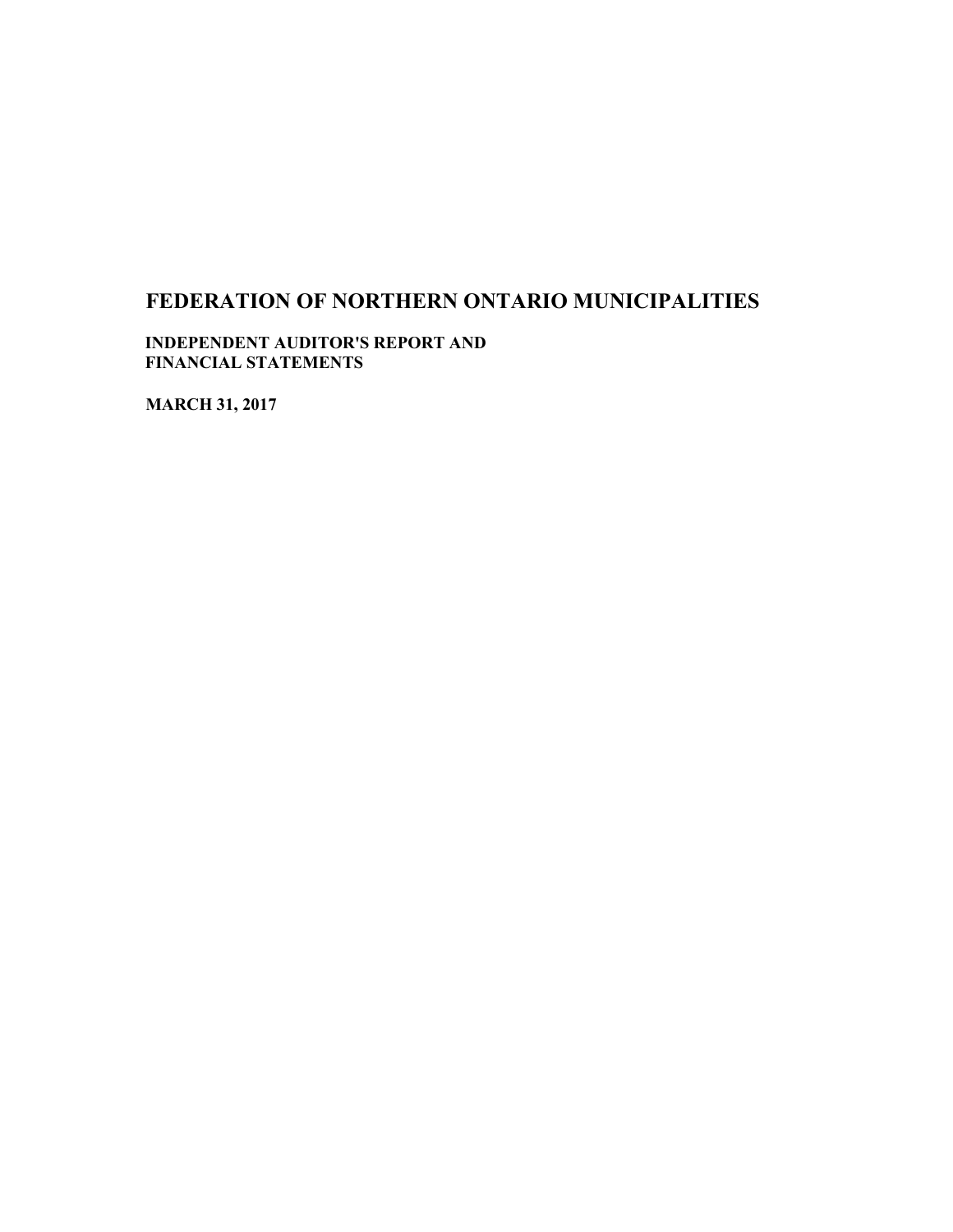

Eric G. Gagnon Professional Corporation Noël G. Cantin Professional Corporation Julie A. Lemieux CPA, CA Martine Lemaire-Mignault CPA, CA Daniel D. Gagné CPA, CA Chad Lauzon CPA, CA

**Collins Barrow** Gagné Gagnon Bisson Hébert

Chartered Professional Accountants 2 Ash Street, Suite 2 Kapuskasing, Ontario P5N 3H4 T: 705.337.6411 F: 705.335.6563 www.collinsbarrow.com

## **INDEPENDENT AUDITOR'S REPORT**

To the Directors of Federation of Northern Ontario Municipalities

We have audited the accompanying financial statements of Federation of Northern Ontario Municipalities, which comprise the statement of financial position as at March 31, 2017, and the statements of operations, changes in net assets and cash flows for the year then ended, and a summary of significant accounting policies and other explanatory information.

## *Management's Responsibility for the Financial Statements*

Management is responsible for the preparation and fair presentation of these financial statements in accordance with Canadian accounting standards for not-for-profit organizations, and for such internal control as management determines is necessary to enable the preparation of financial statements that are free from material misstatement, whether due to fraud or error.

### *Auditor's Responsibility*

Our responsibility is to express an opinion on these financial statements based on our audit. We conducted our audit in accordance with Canadian generally accepted auditing standards. Those standards require that we comply with ethical requirements and plan and perform the audit to obtain reasonable assurance about whether the financial statements are free from material misstatement.

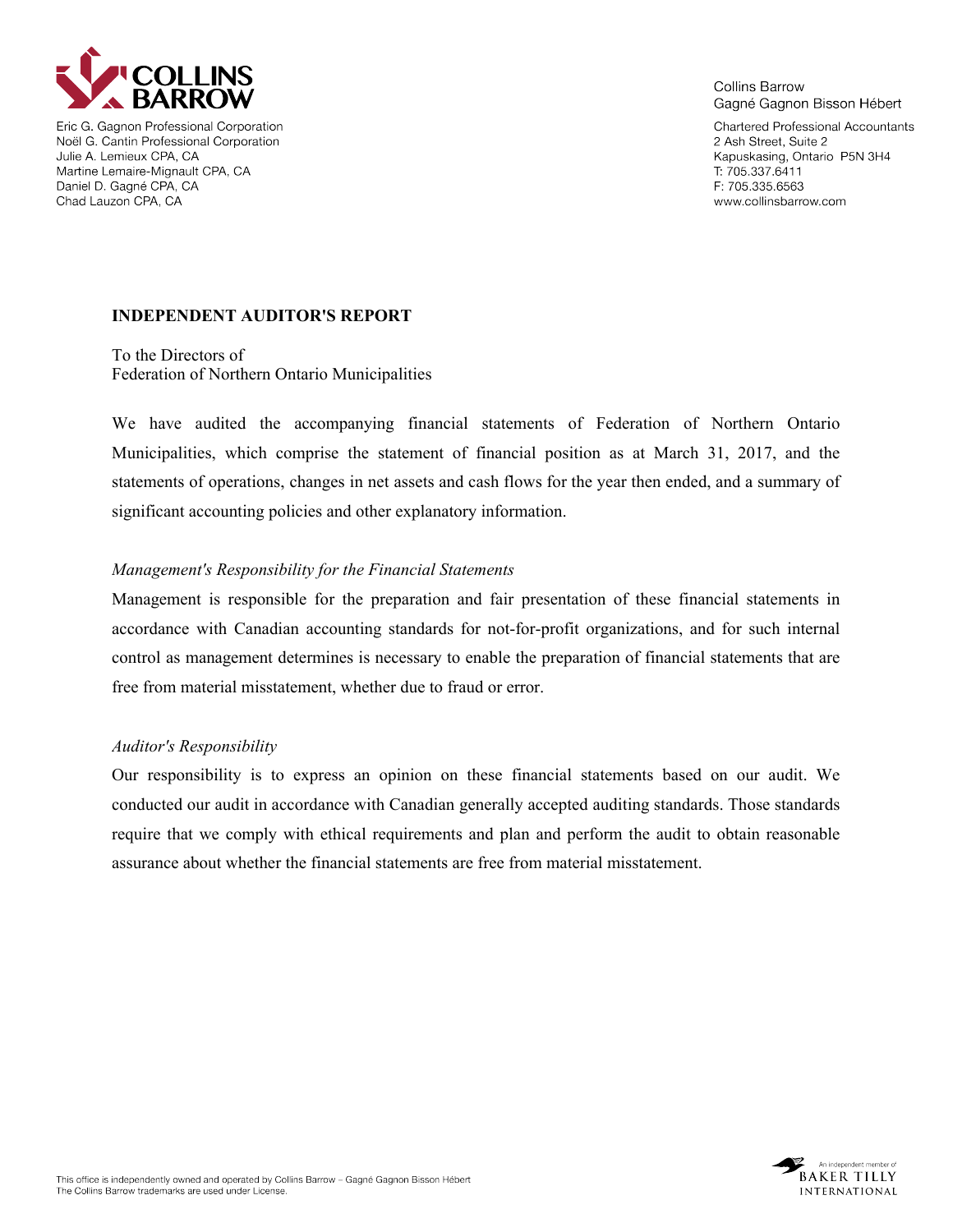#### **INDEPENDENT AUDITOR'S REPORT, (CONT'D)**

An audit involves performing procedures to obtain audit evidence about the amounts and disclosures in the financial statements. The procedures selected depend on the auditor's judgment, including the assessment of the risks of material misstatement of the financial statements, whether due to fraud or error. In making those risk assessments, the auditor considers internal control relevant to the organization's preparation and fair presentation of the financial statements in order to design audit procedures that are appropriate in the circumstances, but not for the purpose of expressing an opinion on the effectiveness of the organization's internal control. An audit also includes evaluating the appropriateness of accounting policies used and the reasonableness of accounting estimates made by management, as well as evaluating the overall presentation of the financial statements.

We believe that the audit evidence we have obtained is sufficient and appropriate to provide a basis for our audit opinion.

#### *Opinion*

In our opinion, the financial statements present fairly, in all material respects, the financial position of Federation of Northern Ontario Municipalities as at March 31, 2017, and the results of its operations and its cash flows for the year then ended in accordance with Canadian accounting standards for not-forprofit organizations.

Collins Barrow Gagné Gagnon Bisson Hébert

Chartered Professional Accountants Licenced Public Accountants March 19, 2018

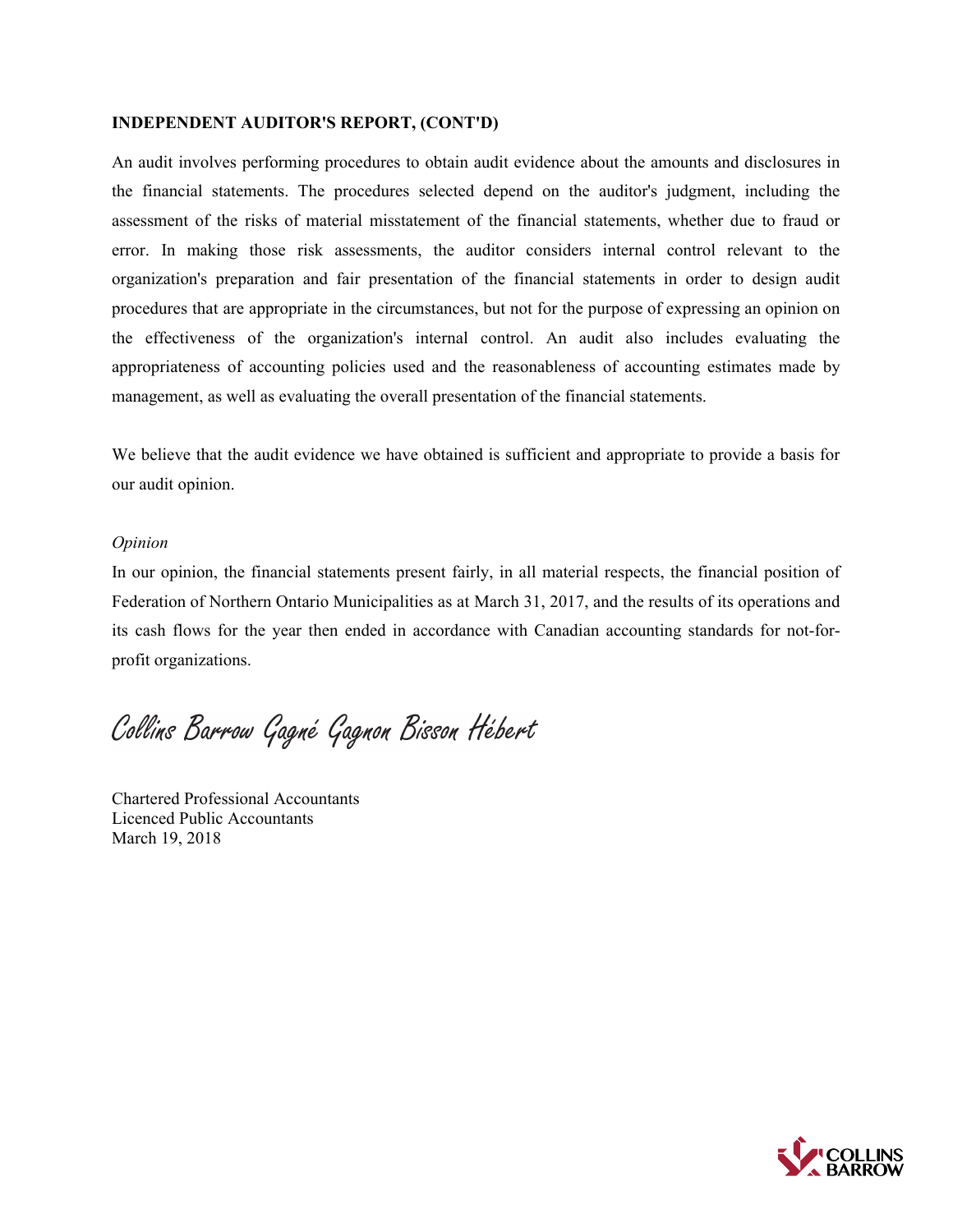# **FEDERATION OF NORTHERN ONTARIO MUNICIPALITIES FINANCIAL STATEMENTS**

# **MARCH 31, 2017**

| <b>Statement of Operations</b>         |                |  |  |  |
|----------------------------------------|----------------|--|--|--|
| Statement of Changes in Net Assets     | 2              |  |  |  |
| <b>Statement of Financial Position</b> | 3              |  |  |  |
| <b>Statement of Cash Flows</b>         | $\overline{4}$ |  |  |  |
| <b>Notes to Financial Statements</b>   | $5 - 7$        |  |  |  |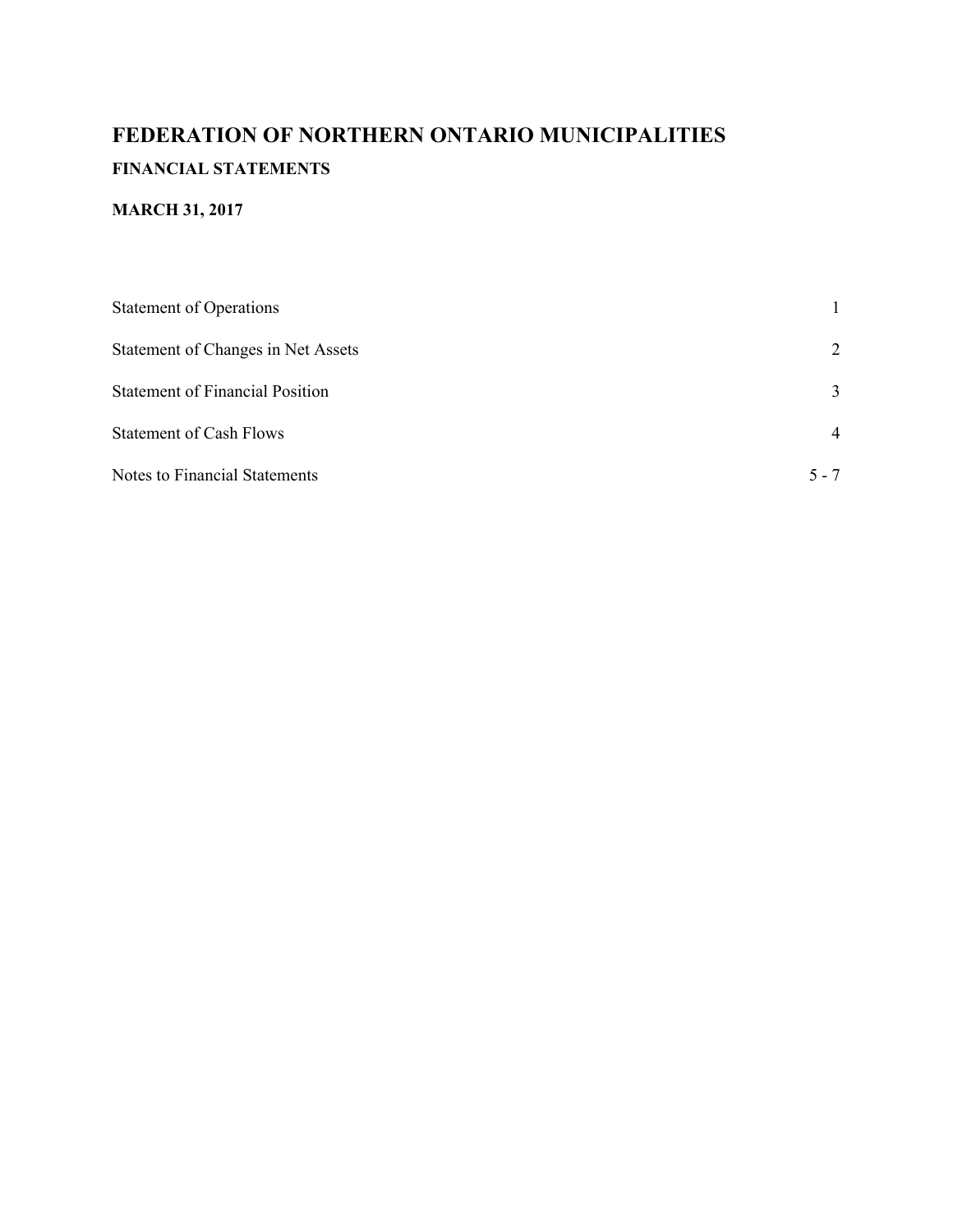# **STATEMENT OF OPERATIONS**

# **YEAR ENDED MARCH 31, 2017**

|                                                                                                                                                                                                                                                                                     | 2017<br><b>Budget</b><br>(unaudited)                                               |                           | 2017<br><b>Actual</b>                                                                              |             | 2016<br><b>Actual</b>                                                                     |
|-------------------------------------------------------------------------------------------------------------------------------------------------------------------------------------------------------------------------------------------------------------------------------------|------------------------------------------------------------------------------------|---------------------------|----------------------------------------------------------------------------------------------------|-------------|-------------------------------------------------------------------------------------------|
| <b>REVENUES</b>                                                                                                                                                                                                                                                                     |                                                                                    |                           |                                                                                                    |             |                                                                                           |
| Conference fees and sponsorships<br>Memberships<br>Ministry of Northern Development and Mines grant<br>AMO reimbursement<br>Northern Ontario Heritage Fund Corporation grant<br>Canadian Association of Petroleum Producers<br><b>Forestry Strategy</b><br><b>Other Revenue</b>     | \$<br>75,000<br>33,000<br>50,000<br>70,000<br>228,000                              | $\boldsymbol{\mathsf{S}}$ | 145,191<br>34,986<br>50,000<br>18,795<br>3,033<br>3,054<br>255,059                                 | $\mathbf S$ | 152,791<br>35,522<br>50,000<br>7,730<br>16,113<br>20,000<br>6,291<br>422<br>288,869       |
| <b>EXPENSES</b>                                                                                                                                                                                                                                                                     |                                                                                    |                           |                                                                                                    |             |                                                                                           |
| Conference expenses<br>Insurance<br><b>Bad debts</b><br>Director's honorariums<br>Wages and benefits<br>Consulting fees<br>Travel and meeting expenses<br>Association of Municipalities of Ontario meeting<br>expenses<br>Forestry strategy expenses<br>Other supplies and expenses | 700<br>3,000<br>40,948<br>2,000<br>53,000<br>30,000<br>80,000<br>12,300<br>221,948 |                           | 79,603<br>961<br>22,130<br>5,000<br>43,828<br>1,189<br>51,709<br>41,885<br>556<br>6,746<br>253,607 |             | 62,742<br>961<br>3,000<br>40,206<br>701<br>31,806<br>31,028<br>6,291<br>12,181<br>188,916 |
| <b>EXCESS OF REVENUES OVER EXPENSES</b>                                                                                                                                                                                                                                             | \$<br>6,052                                                                        | \$                        | 1,452                                                                                              | \$          | 99,953                                                                                    |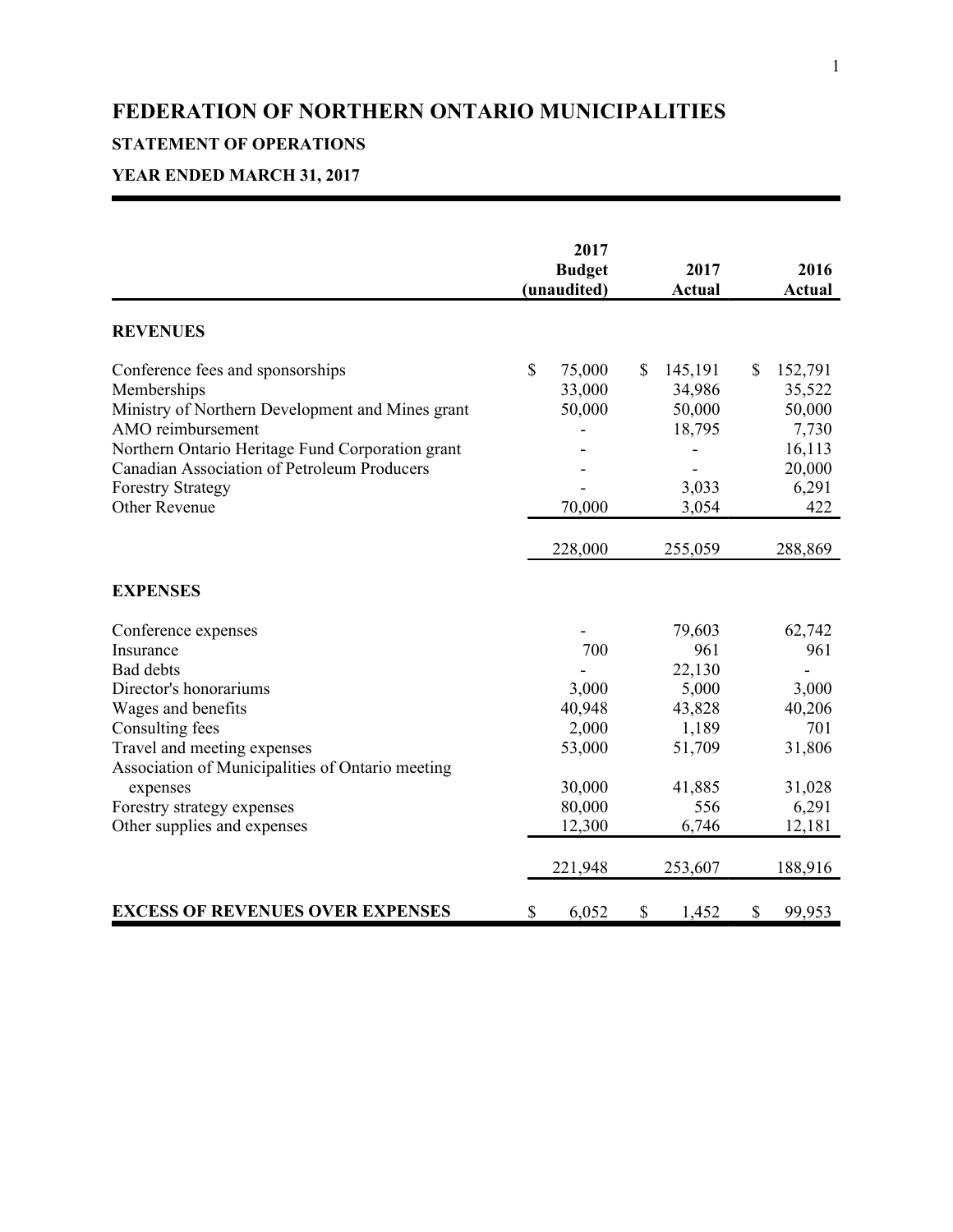# **STATEMENT OF CHANGES IN NET ASSETS**

# **YEAR ENDED MARCH 31, 2017**

|                                         | 2017          | 2016                  |
|-----------------------------------------|---------------|-----------------------|
| BALANCE, BEGINNING OF YEAR              |               | $$313,417$ $$213,464$ |
| <b>EXCESS OF REVENUES OVER EXPENSES</b> | 1,452         | 99,953                |
| <b>BALANCE, END OF YEAR</b>             | 314,869<br>S. | \$313,417             |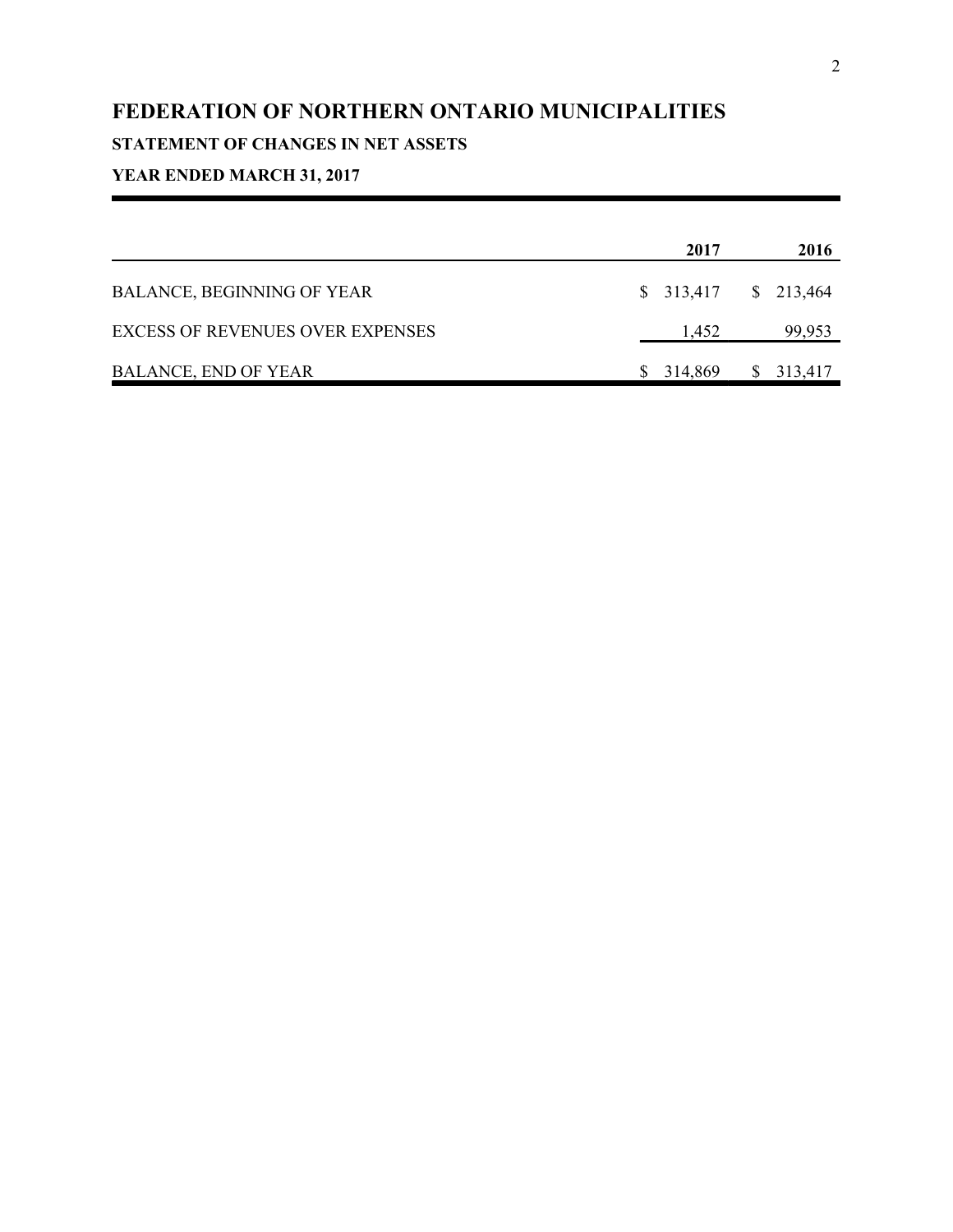## **STATEMENT OF FINANCIAL POSITION**

## **MARCH 31, 2017**

|                                                                        | 2017                              | 2016                               |
|------------------------------------------------------------------------|-----------------------------------|------------------------------------|
| <b>ASSETS</b><br><b>CURRENT ASSETS</b>                                 |                                   |                                    |
| Cash<br>Short term investment (note 3)<br>Accounts receivable (note 4) | \$<br>217,291<br>101,600<br>7,873 | \$<br>167,036<br>100,000<br>61,308 |
|                                                                        | 326,764<br>\$                     | \$<br>328,344                      |
| <b>LIABILITY</b><br><b>CURRENT LIABILITY</b>                           |                                   |                                    |
| Deferred revenue (note 5)                                              | \$<br>11,895                      | \$<br>14,927                       |
| <b>NET ASSETS</b>                                                      | 314,869                           | 313,417                            |
|                                                                        | 326,764<br>\$                     | \$<br>328,344                      |

On behalf of the board

Director

Director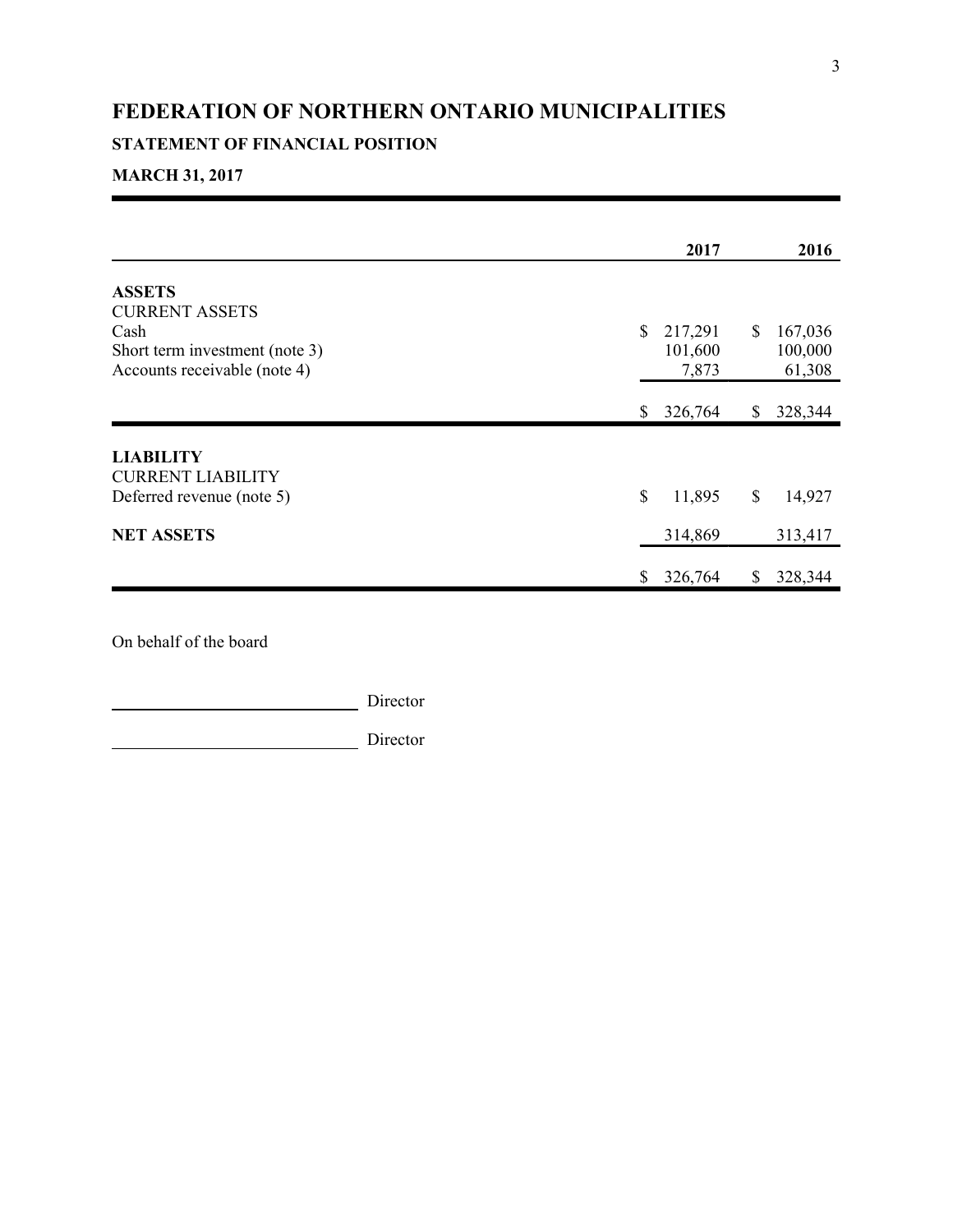# **STATEMENT OF CASH FLOWS**

# **YEAR ENDED MARCH 31, 2017**

| <b>OPERATING ACTIVITIES</b><br>Excess of revenues over expenses                                    | \$<br>1,452              | \$<br>99,953             |
|----------------------------------------------------------------------------------------------------|--------------------------|--------------------------|
| Changes in:<br>Accounts receivable<br>Accounts payable and accrued liabilities<br>Deferred revenue | 53,435                   | (4,237)<br>(10, 526)     |
| <b>CHANGE IN CASH POSITION</b>                                                                     | (3,032)<br>51,855        | 3,709<br>88,899          |
| <b>CASH POSITION, BEGINNING OF YEAR</b>                                                            | 267,036                  | 178,137                  |
| <b>CASH POSITION, END OF YEAR</b>                                                                  | \$<br>318,891            | \$<br>267,036            |
| <b>CASH POSITION CONSISTS OF:</b>                                                                  |                          |                          |
| Cash<br>Short term investment                                                                      | \$<br>217,291<br>101,600 | \$<br>167,036<br>100,000 |
|                                                                                                    | \$<br>318,891            | \$<br>267,036            |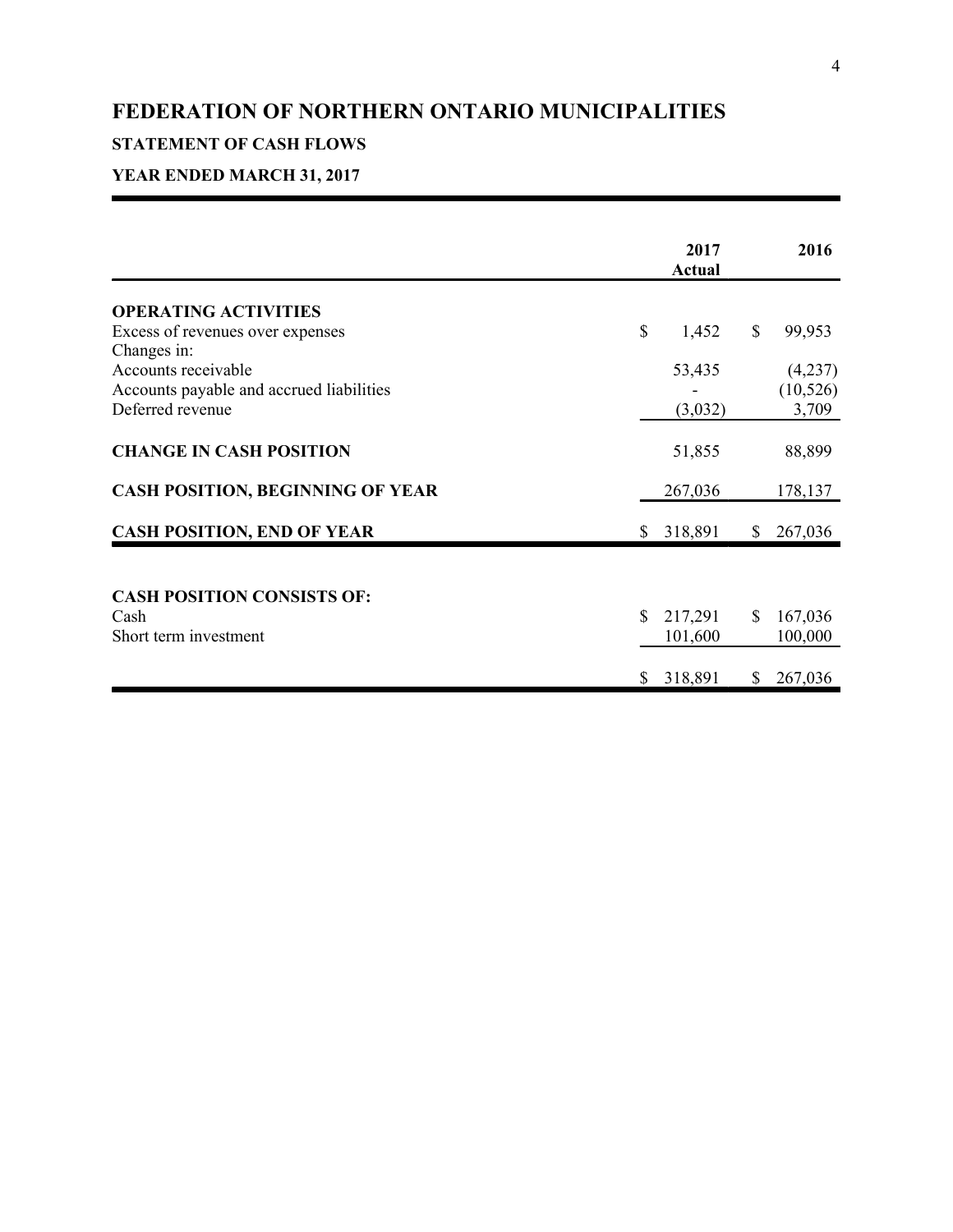#### **NOTES TO FINANCIAL STATEMENTS**

#### **MARCH 31, 2017**

#### **1. STATUS AND NATURE OF OPERATIONS**

The Federation of Northern Ontario Municipalities ("FONOM") is an incorporated entity comprised of Northeastern Ontario Municipalities. The organization is principally involved in advocating municipal interests to senior levels of government.

## **2. SIGNIFICANT ACCOUNTING POLICIES**

The organization applies the Canadian accounting standards for not-for-profit enterprises.

#### REVENUE RECOGNITION

The organization follows the deferral method of accounting for contributions.

Unrestricted contributions are recognized as revenue when received or receivable if the amount can be be reasonably estimated and collection is reasonably assured.

Externally restricted contributions are recognized as revenue in the period in which the related expenses are incurred.

#### FINANCIAL INSTRUMENTS

#### *Measurement of financial instruments*

Financial instruments are financial assets or liabilities of the company where, in general, the company has the right to receive cash or another financial asset from another party or the company has the obligation to pay another party cash or other financial assets.

The company initially measures its financial instruments at fair value adjusted by, in the case of a financial instrument that will not be measured subsequently at fair value, the amount of transaction costs directly attributable to the instrument.

The company subsequently measures all its financial instruments at amortized cost, except for investments in equity instruments that are quoted in an active market, which are measured at fair value. Changes in fair value are recognized in the statement of operations.

Financial instruments measured at amortized cost include cash and accounts receivable.

The company has no financial assets measured at fair value.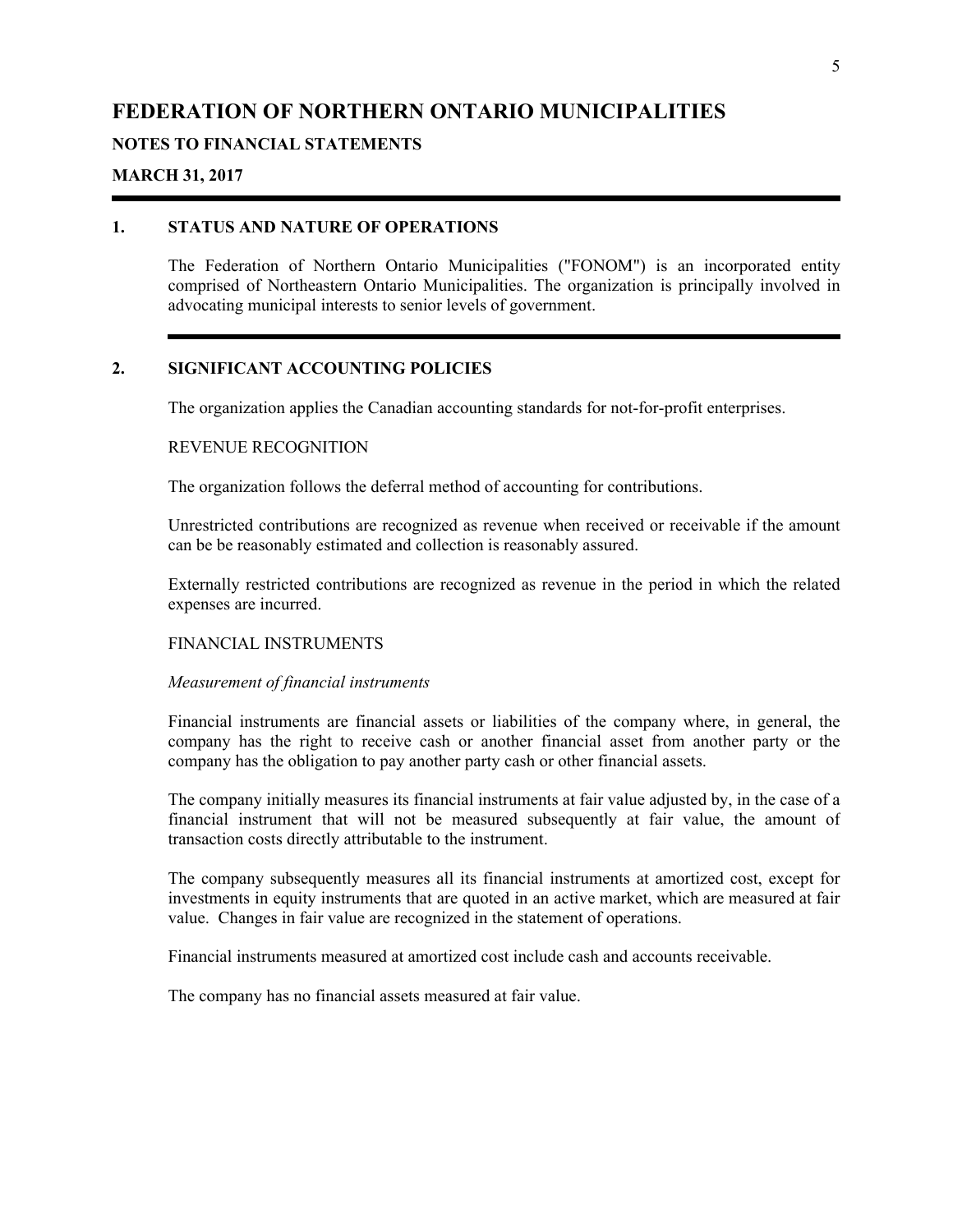## **NOTES TO FINANCIAL STATEMENTS**

### **MARCH 31, 2017**

## **2. SIGNIFICANT ACCOUNTING POLICIES, (CONT'D)**

#### FINANCIAL INSTRUMENTS, (CONT'D)

#### *Impairment*

Financial assets measured at cost or amortized cost are tested for impairment at the end of each year to determine whether there are indicators that the asset may be impaired. The amount of the write-down, if any, is recognized in the statement of operations. Any previously recognized impairment loss may be reversed to the extent of the improvement, provided it is no greater than the amount that had been previously reported as a reduction in the asset and it does not exceed original cost. The amount of the reversal is recognized in the statement of operations.

#### MEASUREMENT UNCERTAINTY

The preparation of financial statements in conformity with Canadian accounting standards for not-for-profit organizations requires management to make estimates and assumptions that affect the reported amounts of assets and liabilities and disclosures of contingent assets and liabilities at the date of the financial statements and reported amounts of revenues and expenses during the reporting period. Items requiring the use of significant estimates include accrued liabilities. Actual results could differ from those estimates.

#### **3. SHORT TERM INVESTMENT**

|                                                                        |    | 2017    | 2016          |
|------------------------------------------------------------------------|----|---------|---------------|
| Term deposit earning interest of 1.6%, maturing on January 27,<br>2018 | S  | 101,600 | \$<br>100,000 |
| <b>ACCOUNTS RECEIVABLE</b>                                             |    |         |               |
|                                                                        |    | 2017    | 2016          |
| Association of Municipalities of Ontario                               | \$ | 4,450   | \$            |
| Canadian Association of Petroleum Producers                            |    |         | 20,000        |
| Government of Canada                                                   |    |         | 15,117        |
| Memberships                                                            |    | 3,423   | 10,783        |
| Ministry of Northern Development and Mines                             |    |         | 12,500        |
| Northern Ontario Heritage Fund Corporation                             |    |         | 2,908         |
|                                                                        | \$ | 7,873   | \$<br>61,308  |
|                                                                        |    |         |               |